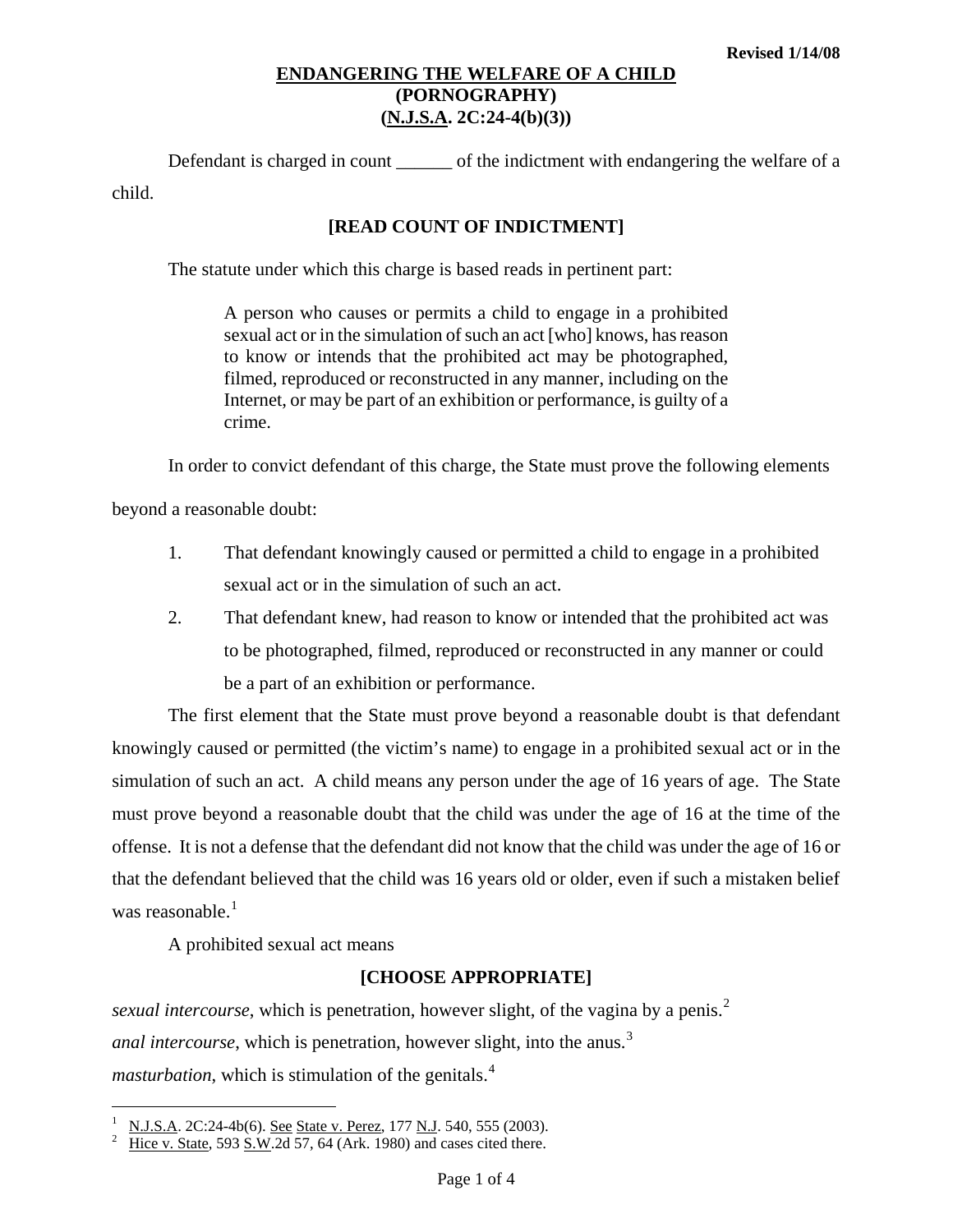#### **ENDANGERING THE WELFARE OF A CHILD (PORNOGRAPHY) N.J.S.A. 2C:24-4(b)(3)**

*bestiality*, which is a sexual connection between a person and an animal.<sup>[5](#page-0-4)</sup>

*sadism*, which is sexual gratification dependent largely on the infliction of pain on others.<sup>[6](#page-1-0)</sup>

*masochism*, which is sexual gratification dependent largely on the infliction of physical or mental abuse on the person.<sup>[7](#page-1-1)</sup>

*fellatio*, which is oral contact with the male sexual organ.<sup>[8](#page-1-2)</sup>

*cunnilingus*, which is oral contact with the female sex organ.<sup>[9](#page-1-3)</sup>

*nudity*, if depicted for the purpose of sexual stimulation or gratification of any person who may view such depiction.

*vaginal intercourse*, which is the penetration of the vagina, or **[where appropriate]** of the space between the labia majora or outer lips of the vulva.<sup>[10](#page-1-4)</sup>

*sexual penetration*, which is insertion of the hand, finger or object into the anus or vagina, either by the defendant or on the defendant's instructions. $^{11}$  $^{11}$  $^{11}$ 

*sexual contact*, which is an intentional touching by the victim or defendant, either directly or through clothing, of the victim's or defendant's intimate parts for the purpose of degrading or humiliating the victim or sexually arousing or sexually gratifying the defendant.<sup>[12](#page-1-6)</sup>

To cause is to do something that produces an effect or result. To permit is to consent to formally or to give opportunity for or allow or admit of. $^{13}$  $^{13}$  $^{13}$ 

A person acts knowingly with respect to the nature of his/her conduct or the attendant circumstances if he/she is aware that the conduct is of that nature or that such circumstances exist or the person is aware of a high probability of their existence. A person acts knowingly with respect to

i

<span id="page-1-8"></span><span id="page-1-7"></span>

<sup>3</sup>  $\frac{3}{4}$  State v. Gallagher, 286 N.J. Super. 1, 13 (App. Div. 1995), certif. denied, 146 N.J. 569 (1996).

 $\frac{4}{5}$  People v. Lamb, 90 Cal. Rptr.2d 565, 576 (Ct. App. 1999)

<span id="page-1-0"></span> $\frac{5}{6}$  State v. Bonynge, 450 N.W.2d 331, 338 (Minn. Ct. App. 1990).<br>6 Ev Parte Anderson, 902 S.W.2d 695, 700 (Tay, Ct. App. 1995).

Ex Parte Anderson, 902 S.W.2d 695, 700 (Tex. Ct. App. 1995).

<span id="page-1-1"></span>Id. at 700.

<span id="page-1-2"></span>State in the Interest of S.M., 284 N.J. Super. 611, 616-19 (App. Div. 1995).<br>State v. Fraction, 206 N.J. Super. 532, 535-36 (App. Div. 1985), certif. denied, 104 N.J. 434 (1986).

<span id="page-1-4"></span><span id="page-1-3"></span><sup>&</sup>lt;sup>10</sup> See State v. J.A., 337 N.J. Super. 114 (App. Div. 2001). The Appellate Division upheld the charge given by the trial court in that case which included the following language which can be used if the circumstances of the specific case are appropriate: "This means that if you find from all of the evidence presented beyond a reasonable doubt that there was [penile] penetration to the outer area of the vaginal opening, what is commonly referred to as the vaginal lips, that is sufficient to establish penetration under the law."

<span id="page-1-5"></span><sup>11</sup> N.J.S.A. 2C:24-4b(j) refers to "[a]ny act of sexual penetration or sexual contact as defined in N.J.S.A. 2C:14-1." Every other act of "penetration" referred to in N.J.S.A. 2C:14-1, except for vaginal intercourse, is set forth in the definition of prohibited sexual act.

<span id="page-1-6"></span><sup>&</sup>lt;sup>12</sup> N.J.S.A. 2C:14-1d. See State v. J.A., 337 N.J. Super. 114 (App. Div. 2001). The Appellate Division upheld the charge given by the trial court in that case which included the following language which can be used if the circumstances of the specific case are appropriate: "This means that if you find from all of the evidence presented beyond a reasonable doubt that there was [penile] penetration to the outer area of the vaginal opening, what is commonly referred to as the vaginal lips, that is sufficient to establish penetration under the law."<br><sup>13</sup> State v. V.R. 387 N.J. Super. 342, 346 (App. Div. 2006).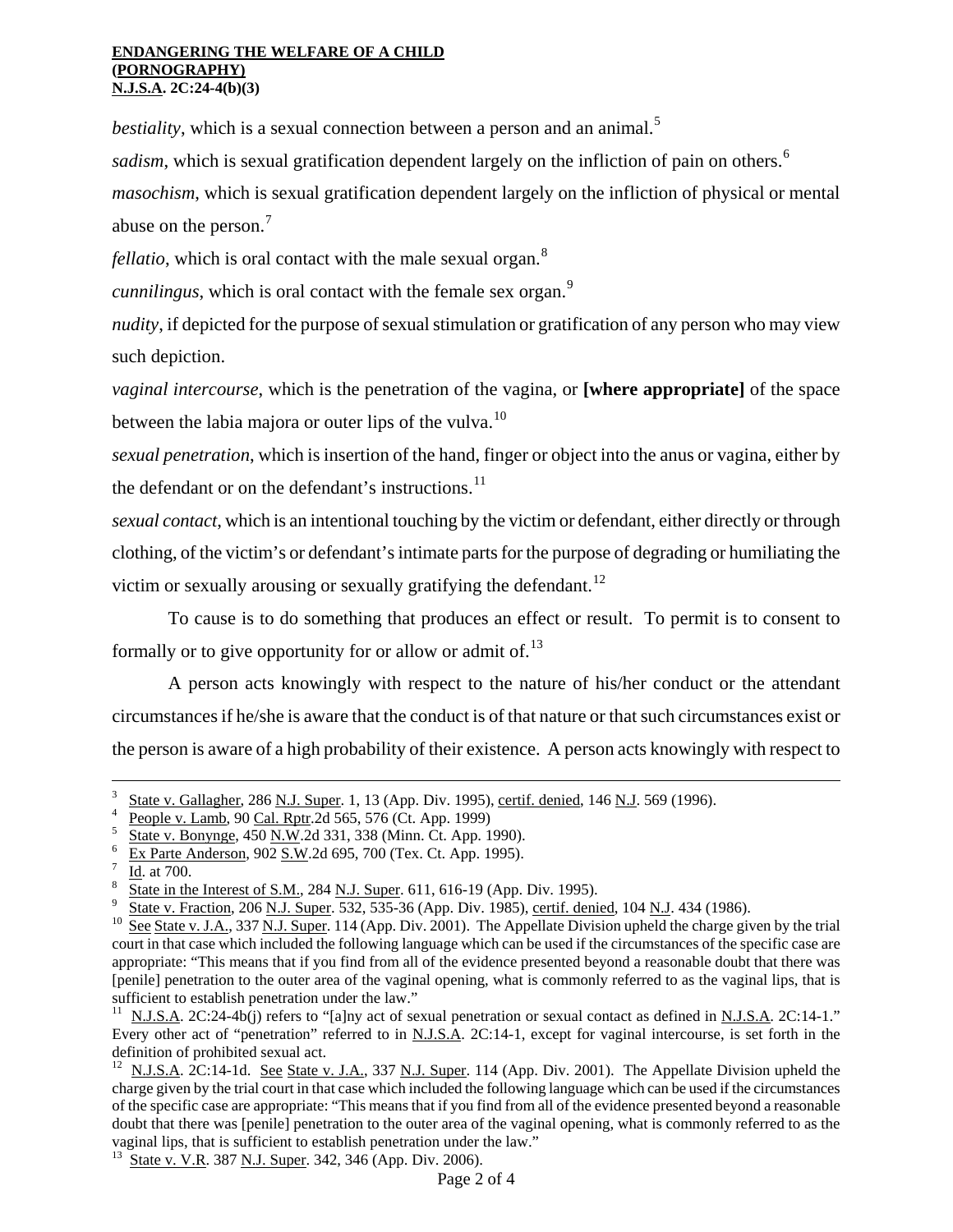#### **ENDANGERING THE WELFARE OF A CHILD (PORNOGRAPHY) N.J.S.A. 2C:24-4(b)(3)**

a result of the conduct if he/she is aware that it is practically certain that the conduct will cause a result. "Knowing," "with knowledge," or equivalent terms have the same meaning.

The second element that the State must prove beyond a reasonable doubt is that defendant knew, had reason to know or intended that the prohibited act might be photographed, filmed, reproduced, or reconstructed in any manner or might be part of an exhibition or performance. I have defined knowingly for you. A person has reason to know if a reasonably prudent person in his/her situation would have known. A person intends an act if he/she acts purposely. A person acts purposely with respect to the nature of his/her conduct or a result thereof if it is his/her conscious object to engage in conduct of that nature or to cause such a result. A person acts purposely with respect to attendant circumstances if the individual is aware of the existence of such circumstances or the individual believes or hopes that they exist. "With purpose," "designed," "with design" or equivalent terms have the same meaning.

Knowledge and purpose are conditions of the mind. They cannot be seen and can only be determined by inference from defendant's conduct, words or acts. A state of mind is rarely susceptible of direct proof but must ordinarily be inferred from the facts. Therefore, it is not necessary that the State produce witnesses to testify that an accused said that he/she had a certain state of mind when he/she did a particular thing. It is within your power to find that such proof has been furnished beyond a reasonable doubt by inference which may arise from the nature of his/her acts and conduct and from all he/she said and did at the particular time and place and from all surrounding circumstances established by the evidence.

If you find that the State has proven every element beyond a reasonable doubt, then you must find defendant guilty. If you find that the State has failed to prove any element beyond a reasonable doubt, then you must find defendant not guilty.

### **[CHARGE IF FIRST DEGREE CRIME ALLEGED]**

Ordinarily, endangering the welfare of a child is a crime of the second degree. However, it is a crime of the first degree if the defendant was a parent, guardian or other person who has been legally charged with the care or custody of the child by a court or public agency.<sup>[14](#page-1-8)</sup> Here, the State alleges that defendant was (victim's name) [parent] [guardian] [other person]. If you find that the State has proven beyond a reasonable doubt that defendant was (victim's name) [parent] [guardian] [other person], then you must find defendant guilty of first degree endangering the welfare of a child.

 $14$ See State v. McAllister, 394 N.J. Super. 571, 576 (App. Div. 2007). Under the Appellate Division's opinion, an individual who has informally assumed custody of the child cannot be charged with a first degree offense.